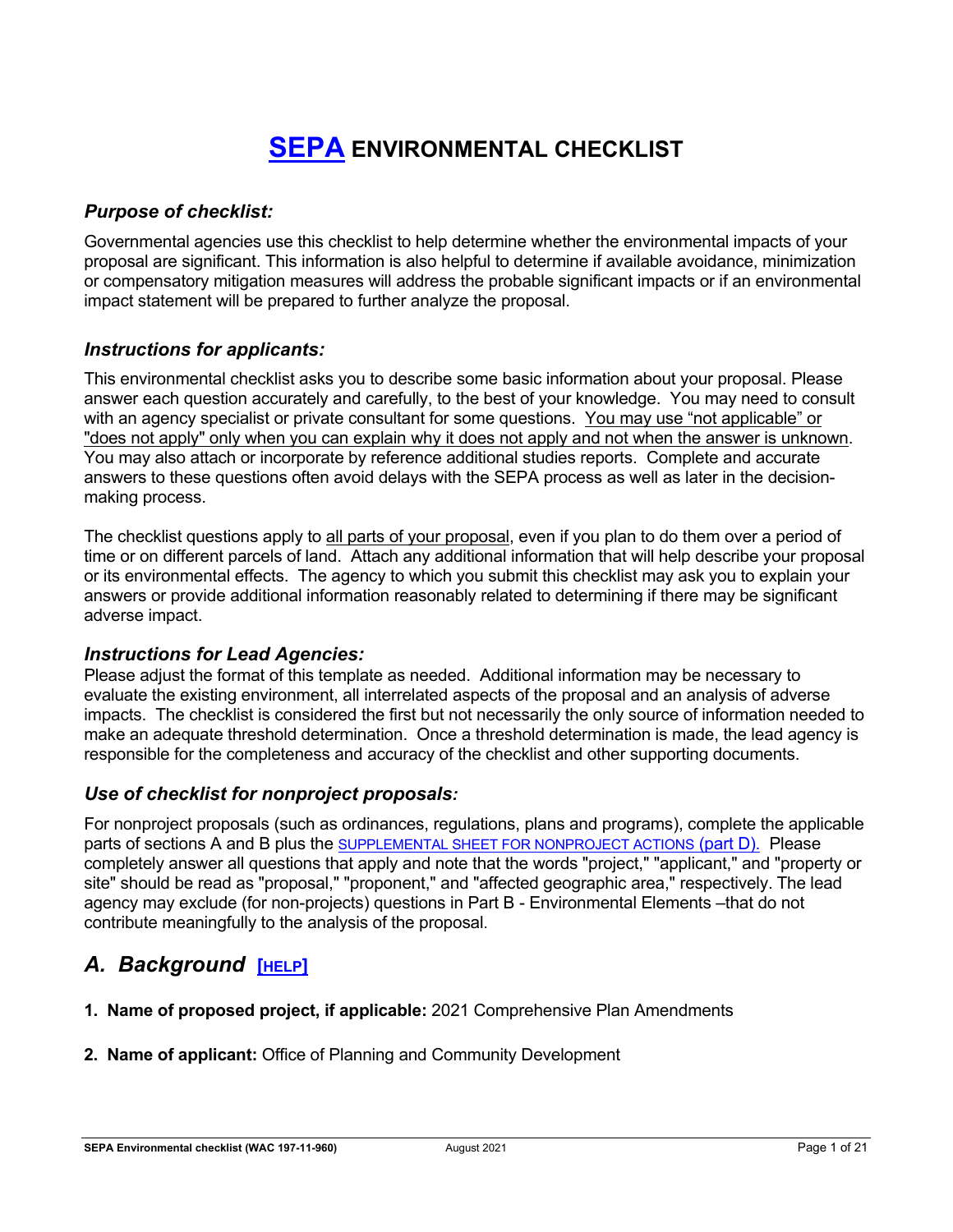**3. Address and phone number of applicant and contact person:** James Holmes, Office of Planning and Community Development XX fourth Avenue, Seattle WA 98121, 206-684-8372.

## **4. Date checklist prepared:** August 8, 2021

**5. Agency requesting checklist:** Office of Planning and Community Development

**6. Proposed timing or schedule (including phasing, if applicable):** Following a public hearing, it is anticipated that the City Council will act on the proposal in late September 2021.

#### **7. Do you have any plans for future additions, expansion, or further activity related to or connected with this proposal? If yes, explain.**

None. The applicant may seek a contract rezone in the future but there are currently no known proposals for further activity.

## **8. List any environmental information you know about that has been prepared, or will be prepared, directly related to this proposal.**

None.

.

#### **9. Do you know whether applications are pending for governmental approvals of other proposals directly affecting the property covered by your proposal? If yes, explain.**

There are no applications pending for government approvals in the areas covered by the proposed amendments.

#### **10. List any government approvals or permits that will be needed for your proposal, if known.**

None other than City Council approval.

#### **11. Give brief, complete description of your proposal, including the proposed uses and the size of the project and site. There are several questions later in this checklist that ask you to describe certain aspects of your proposal. You do not need to repeat those answers on this page. (Lead agencies may modify this form to include additional specific information on project description.)**

The proposal is a Future Land Use Map amendment to expand the University District Urban Center to include a half-block immediately adjacent to the current boundaries of the University District Urban Center. boundaries to include the half block of adjacent land bounded by  $15<sup>th</sup>$  Avenue NE to the east, NE Ravenna Avenue to the north, NE  $56<sup>th</sup>$  Avenue to the south, and an alley that is the boundary to the University Urban Center to the west.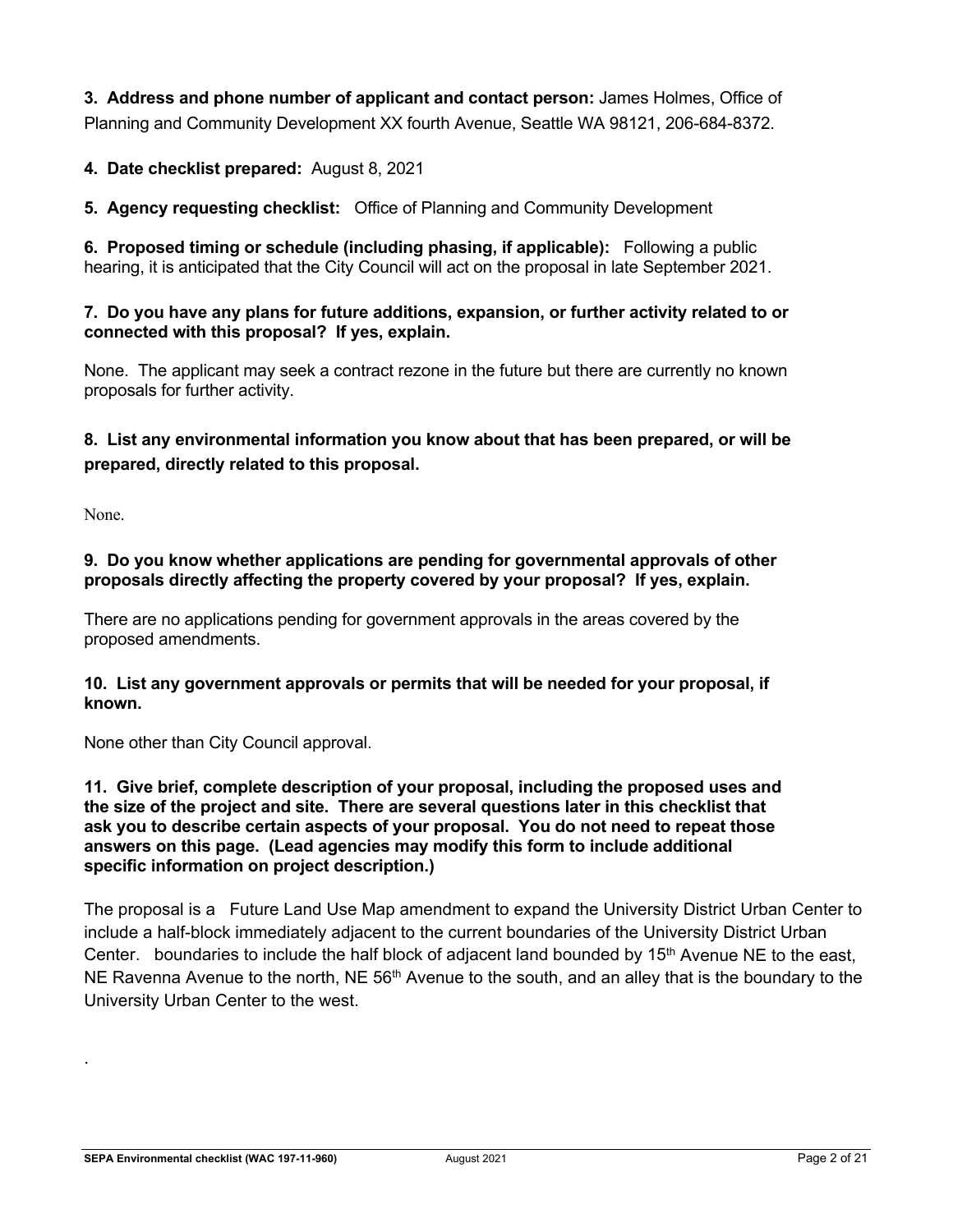**12. Location of the proposal. Give sufficient information for a person to understand the precise location of your proposed project, including a street address, if any, and section, township, and range, if known. If a proposal would occur over a range of area, provide the range or boundaries of the site(s). Provide a legal description, site plan, vicinity map, and topographic map, if reasonably available. While you should submit any plans required by the agency, you are not required to duplicate maps or detailed plans submitted with any permit applications related to this checklist.**

The proposed amendment to expand the University District Urban Center expands the borders of the urban center to include the half block of land bounded by 15<sup>th</sup> Avenue NE to the east, NE Ravenna Avenue to the north, NE 56<sup>th</sup> Avenue to the south, and an alley that is the boundary to the University Urban Center to the west.

## *B. Environmental Elements* [\[HELP\]](https://ecology.wa.gov/Regulations-Permits/SEPA/Environmental-review/SEPA-guidance/SEPA-checklist-guidance/SEPA-Checklist-Section-B-Environmental-elements)

## **1.** *Earth*[\[help\]](https://ecology.wa.gov/Regulations-Permits/SEPA/Environmental-review/SEPA-guidance/SEPA-checklist-guidance/SEPA-Checklist-Section-B-Environmental-elements/Environmental-elements-Earth)

a. General description of the site:

(circle one): Flat, rolling, hilly, steep slopes, mountainous, other \_\_\_\_\_\_\_\_\_\_\_\_\_

## **b. What is the steepest slope on the site (approximate percent slope)?**

The slope of the area subject to the future land use amendment is approximately 5%.

#### **c. What general types of soils are found on the site (for example, clay, sand, gravel, peat, muck)? If you know the classification of agricultural soils, specify them and note any agricultural land of long-term commercial significance and whether the proposal results in removing any of these soils.**

Recent Geotechnical Reports for projects in the vicinity of the area subject to the proposed FLUM identify subsurface sand and gravel with gravel and more dense soil at depths greater than 5 feet. There is no agricultural use at this site. It is not possible to know if in the future redevelopment projects will result in the removal of soil, but it is likely that some amount of soil will be removed as part of excavation, remediation, typical of redevelopment projects. At this point it cannot be known how much soil will be removed as part of a future redevelopment project.

**d. Are there surface indications or history of unstable soils in the immediate vicinity? If so, describe.**

No.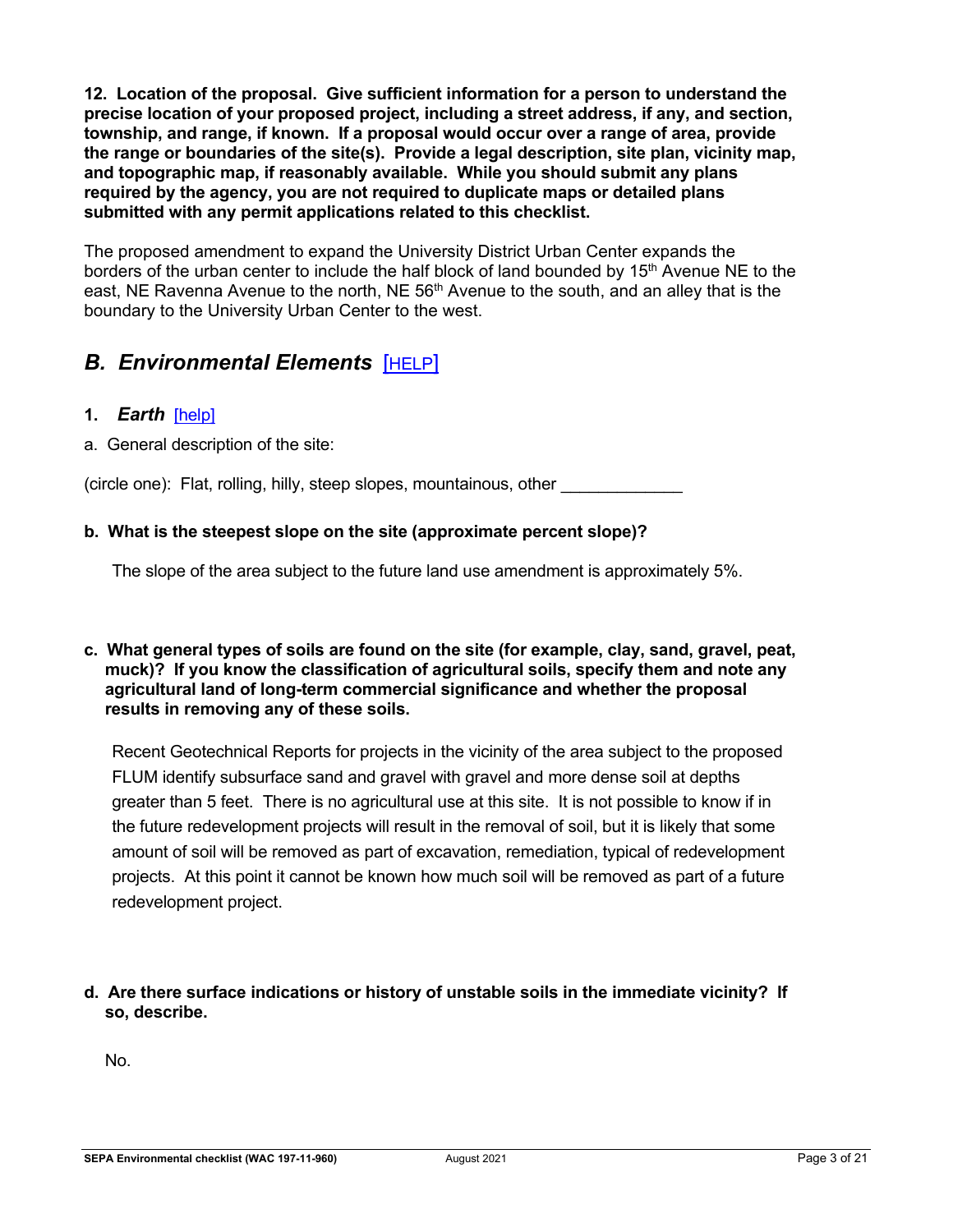### **e. Describe the purpose, type, total area, and approximate quantities and total affected area of any filling, excavation, and grading proposed. Indicate source of fill.**

This is a non-project action that will not result in filling, excavation, or grading. It is possible that in the future redevelopment of some or all of the subject area will be subject to redevelopment following adoption of this FLUM. Project review will include evaluation of filling, excavation, grading and potential fill at that time. It is not knowable at this time the degree to which these activities will take place. It should also be noted that the added development capacity gained by adoption of the FLUM is marginal and all of these redevelopment activities are possible under existing conditions.

## **f. Could erosion occur as a result of clearing, construction, or use? If so, generally describe.**

Should the area subject to the FLUM redevelop in the future, erosion could occur because of clearing, construction, or use if the potential for erosion is not analyzed and relevant standards and mitigation requirements are not applied to the project during project review. The potential for these types of impacts are a part of project review by the City of Seattle and will be addressed at that time. It is not knowable at this time the degree to which these activities will take place and hence the potential for erosion. It should also be noted that the added development capacity gained by adoption of the FLUM is marginal and all of these redevelopment activities are possible under existing conditions.

## **g. About what percent of the site will be covered with impervious surfaces after project construction (for example, asphalt or buildings)?**

This proposed FLUM is a non-project action and will not result in changes to impervious surface on the parcels subject to this action. It is possible that in the future redevelopment projects will occur and that the amount impervious surface coverage may increase or decrease over time. The proposal does grant marginal increases in potential FAR to apartment buildings of .2 which is not likely to have a major impact on impervious surface coverage. The potential for these types of impacts are a part of project review by the City of Seattle and will be addressed at that time. It is not knowable at this time the degree to which the amount of impervious surface coverage will increase, or decrease will take place in the future due to the adoption of the proposed FLUM or under existing conditions.

## **h. Proposed measures to reduce or control erosion, or other impacts to the earth, if any:**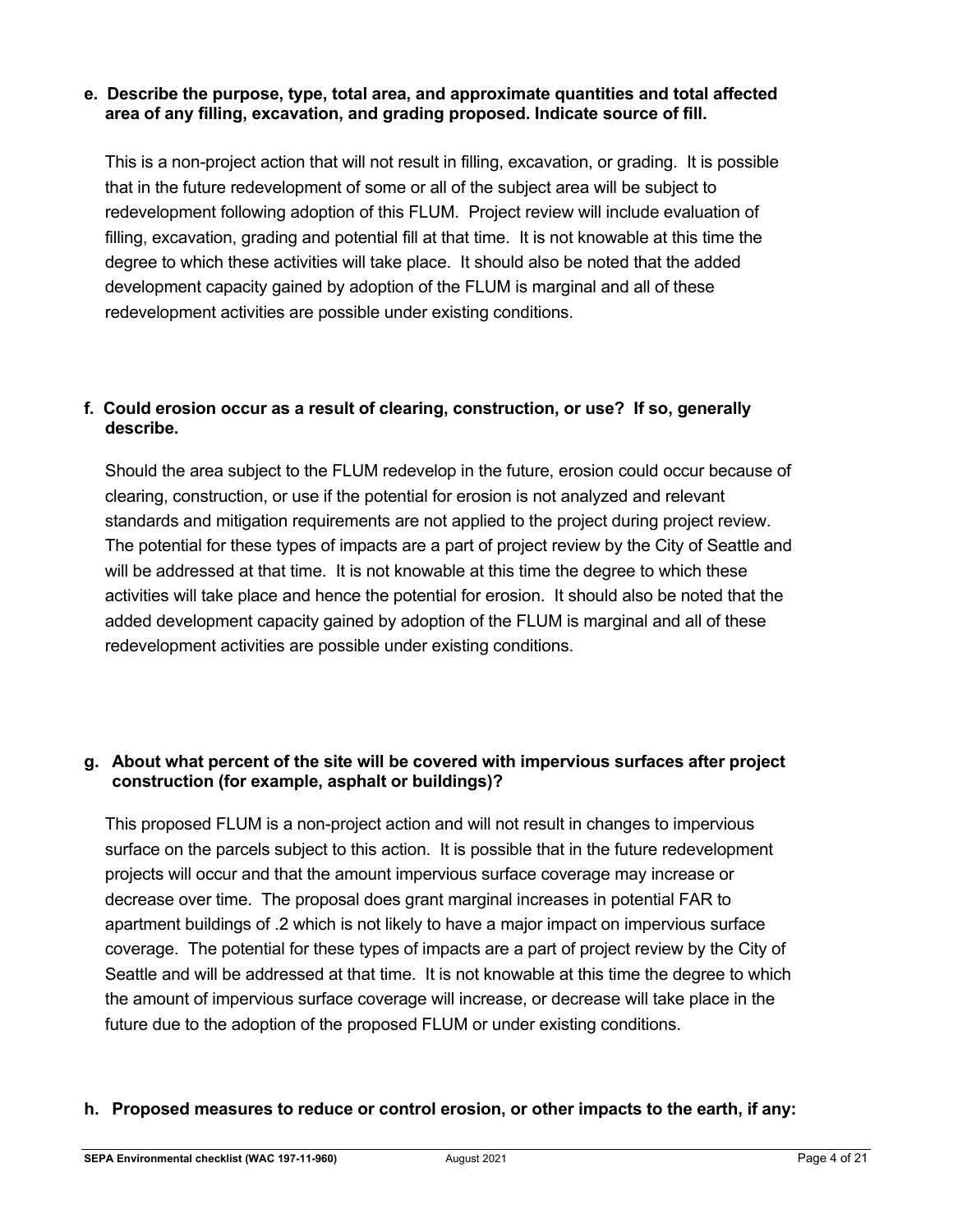There are no proposed measures to reduce or control erosion or other impacts to the earth other than application of City codes and regulations addressing these topics during project review for future development proposals.

## *2. Air*[\[help\]](https://ecology.wa.gov/Regulations-Permits/SEPA/Environmental-review/SEPA-guidance/SEPA-checklist-guidance/SEPA-Checklist-Section-B-Environmental-elements/Environmental-elements-Air)

#### a**. What types of emissions to the air would result from the proposal during construction, operation, and maintenance when the project is completed? If any, generally describe and give approximate quantities if known.**

This future land use map amendment is a non-project action and is not associated with any currently planned development project. This amendment will marginally increase development capacity in the subject geography and future redevelopment of the site may seek to use this added development capacity. Future development projects, if any, may result in emissions to air because of construction, operation, and maintenance when completed. It is not possible to know what future development projects may occur or potential quantities of emissions to the air will be at this time.

#### **b. Are there any off-site sources of emissions or odor that may affect your proposal? If so, generally describe.**

No.

## c. **Proposed measures to reduce or control emissions or other impacts to air, if any:**

None currently. This is a nonproject action and any future redevelopment activity and potential increases in emissions to the air that result from these proposals cannot be know at this time.

## *3. Water*[\[help\]](https://ecology.wa.gov/Regulations-Permits/SEPA/Environmental-review/SEPA-guidance/SEPA-checklist-guidance/SEPA-Checklist-Section-B-Environmental-elements/Environmental-elements-3-Water)

#### a**. Surface Water**: [\[help\]](https://ecology.wa.gov/Regulations-Permits/SEPA/Environmental-review/SEPA-guidance/SEPA-checklist-guidance/SEPA-Checklist-Section-B-Environmental-elements/Environmental-elements-3-Water/Environmental-elements-Surface-water)

**1) Is there any surface water body on or in the immediate vicinity of the site (including year-round and seasonal streams, saltwater, lakes, ponds, wetlands)? If yes, describe type and provide names. If appropriate, state what stream or river it flows into.**

There are no surface water bodies on or in the immediate vicinity of the area subject to the future land use map amendment.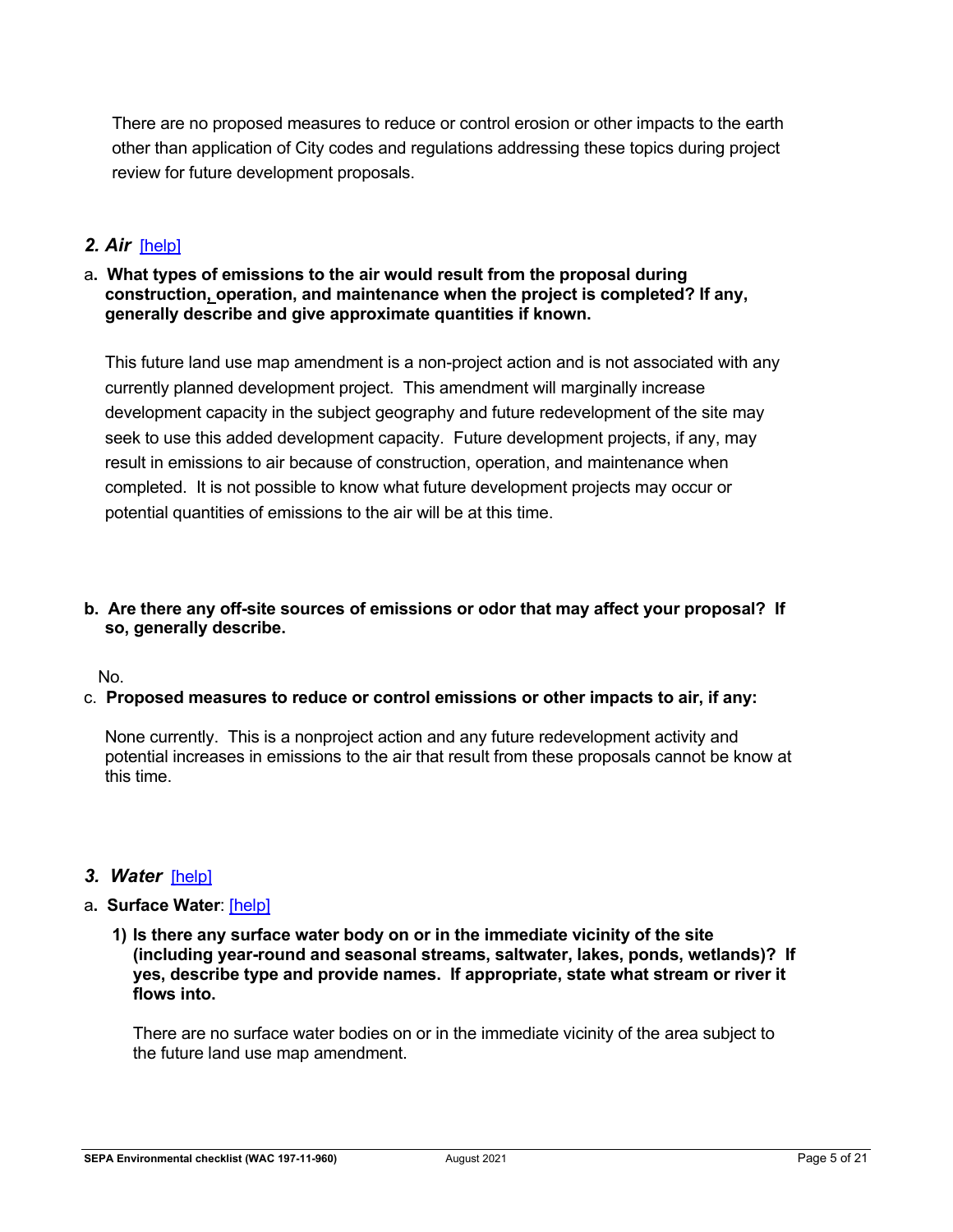*2) Will the project require any work over, in, or adjacent to (within 200 feet) the described waters? If yes, please describe and attach available plans.*

No. This is a nonproject action and does not contain or abut the waters listed above.

3**) Estimate the amount of fill and dredge material that would be placed in or removed from surface water or wetlands and indicate the area of the site that would be affected. Indicate the source of fill material.**

This is not applicable to this proposal because there is no surface water or wetlands on or adjacent to the area subject to the FLUM.

**4) Will the proposal require surface water withdrawals or diversions? Give general description, purpose, and approximate quantities if known.**

There is no surface water located where the FLUM is proposed.

**5) Does the proposal lie within a 100-year floodplain? If so, note location on the site plan.**

No.

**6) Does the proposal involve any discharges of waste materials to surface waters? If so, describe the type of waste and anticipated volume of discharge.**

No.

## **b. Ground Water: [\[help\]](https://ecology.wa.gov/Regulations-Permits/SEPA/Environmental-review/SEPA-guidance/SEPA-checklist-guidance/SEPA-Checklist-Section-B-Environmental-elements/Environmental-elements-3-Water/Environmental-elements-Groundwater)**

**1) Will groundwater be withdrawn from a well for drinking water or other purposes? If so, give a general description of the well, proposed uses and approximate quantities withdrawn from the well. Will water be discharged to groundwater? Give general description, purpose, and approximate quantities if known.**

This is a non-project action and there are no pending project applications currently. It is unlikely that future development projects would withdraw water from a well or discharge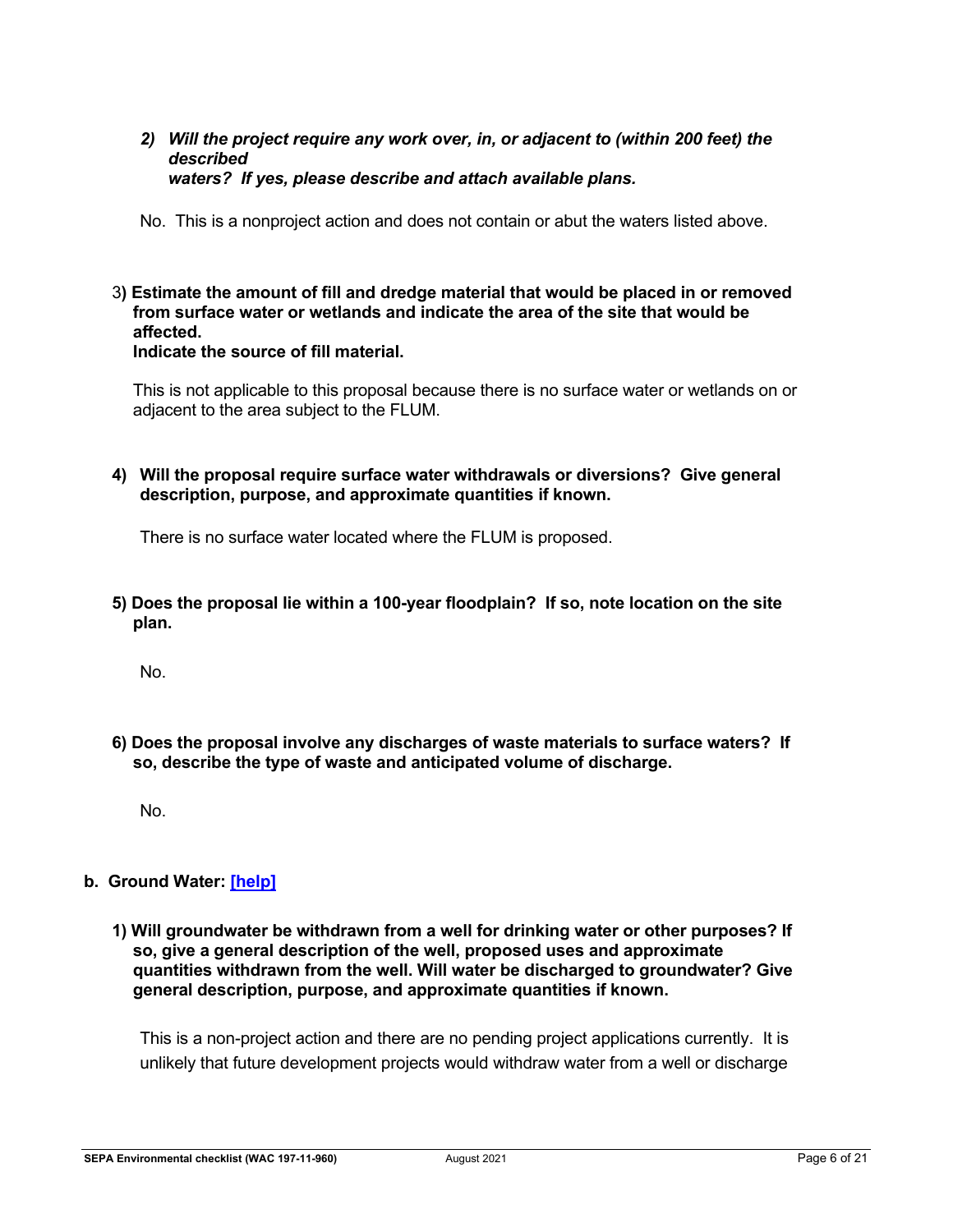water to groundwater as this area is well served by Seattle Public Utilities for both water supply and wastewater disposal.

**2) Describe waste material that will be discharged into the ground from septic tanks or other sources, if any (for example: Domestic sewage; industrial, containing the following chemicals. . .; agricultural; etc.). Describe the general size of the system, the number of such systems, the number of houses to be served (if applicable), or the number of animals or humans the system(s) are expected to serve.**

None. This is a nonproject action, but it is unlikely that waste material will be discharged from septic tanks or other sources as this area is well served by Seattle Public Utilities and any future project will be required to make necessary sewer connections.

## **c. Water runoff (including stormwater):**

#### **1) Describe the source of runoff (including storm water) and method of collection and disposal, if any (include quantities, if known). Where will this water flow? Will this water flow into other waters? If so, describe.**

This is a non-project action and no proposed projects in the area subject to the provisions of this action are known. It is possible in the future there will be development projects on the land subject to the provisions of this proposal. It is not possible to determine or describe future sources of runoff or methods of collection and disposal for potential future projects at this time.

## **2) Could waste materials enter ground or surface waters? If so, generally describe.**

This is a non-project action and no proposed projects in the area subject to the provisions of this action are known. It is possible future projects have potential for waste materials to enter ground or surface waters, but it is not possible to know if waste materials could enter ground waters at this time and there are no surface waters in the vicinity of the geography subject to this proposal.

## **3) Does the proposal alter or otherwise affect drainage patterns in the vicinity of the site? If so, describe.**

No.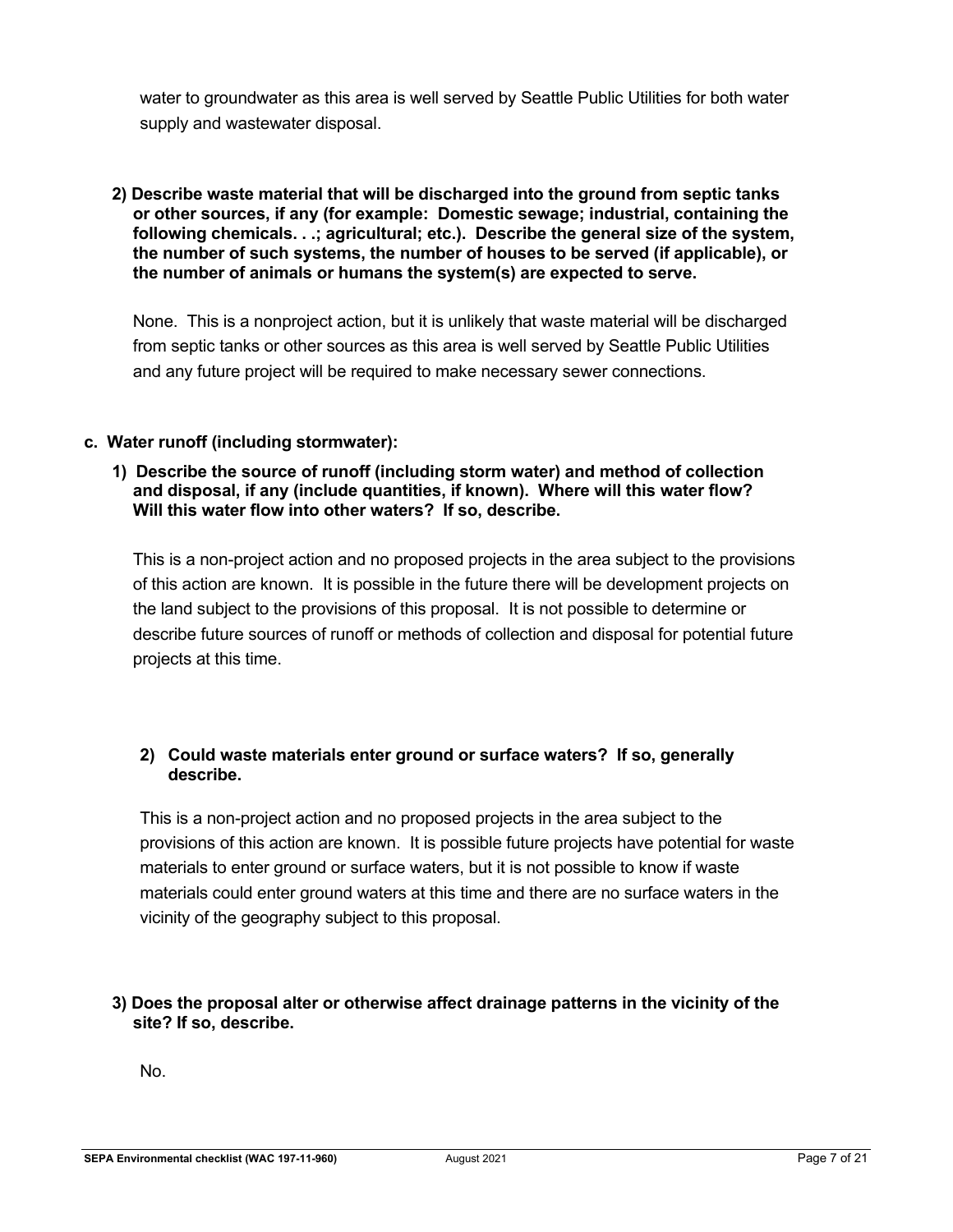## **d. Proposed measures to reduce or control surface, ground, and runoff water, and drainage pattern impacts, if any:**

None.

## *4. Plants* [\[help\]](https://ecology.wa.gov/Regulations-Permits/SEPA/Environmental-review/SEPA-guidance/SEPA-checklist-guidance/SEPA-Checklist-Section-B-Environmental-elements/Environmental-elements-4-Plants)

## **a. Check the types of vegetation found on the site:**

- \_\_x\_\_deciduous tree: alder, maple, aspen, other
- \_x\_\_evergreen tree: fir, cedar, pine, other
- \_ x\_\_shrubs
- x<sub>y</sub> grass
- pasture
- crop or grain
- Orchards, vineyards or other permanent crops.
- wet soil plants: cattail, buttercup, bullrush, skunk cabbage, other
- water plants: water lily, eelgrass, milfoil, other
- other types of vegetation

#### **b. What kind and amount of vegetation will be removed or altered?**

None. This proposal is a nonproject action and there is no project action pending. It is unknowable at this time the kind and amount of vegetation that will be removed or altered. Sites subject to the proposal are landscaped with a variety of grass, trees, and hedges.

#### **c. List threatened and endangered species known to be on or near the site**.

None.

#### **d. Proposed landscaping, use of native plants, or other measures to preserve or enhance vegetation on the site, if any:**

This is a nonproject action and as such does not involve landscaping. In the future, development projects subject to the provisions of this action could be proposed. In Seattle, multifamily projects are subject to the Seattle Green Factor which sets landscape requirements for these projects (SMC 23.40.038). Future projects in this zone will be required to achieve a green factor score of .6. Note: This requirement will apply to future projects whether this proposal is approved.

#### **e. List all noxious weeds and invasive species known to be on or near the site.**

None.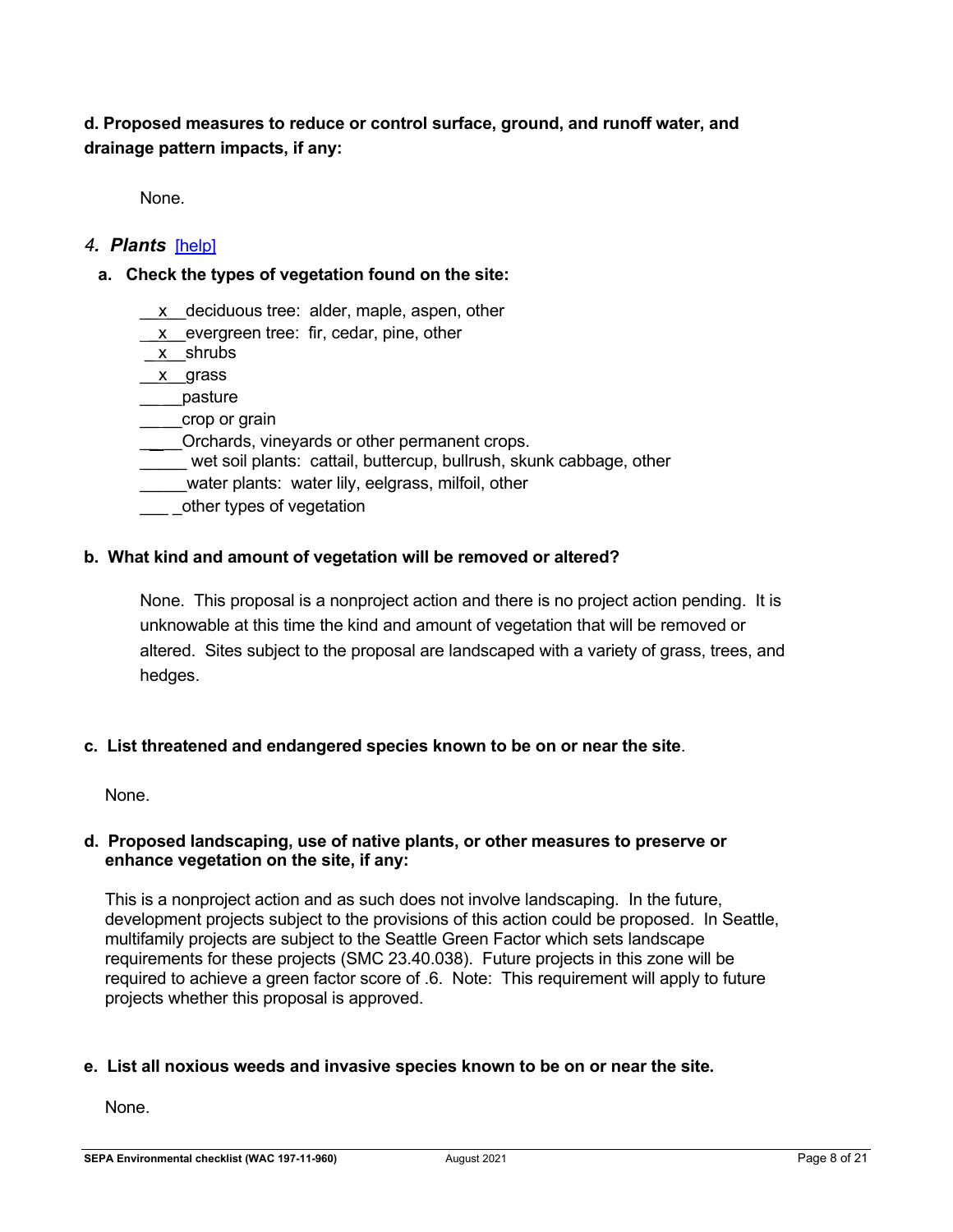## *5. Animals*[\[help\]](https://ecology.wa.gov/Regulations-Permits/SEPA/Environmental-review/SEPA-guidance/SEPA-checklist-guidance/SEPA-Checklist-Section-B-Environmental-elements/Environmental-elements-5-Animals)

a. List any birds and other animals which have been observed on or near the site or are known to be on or near the site.

Examples include:

birds: hawk, heron, eagle, songbirds, other: mammals: deer, bear, elk, beaver, other: fish: bass, salmon, trout, herring, shellfish, other

Hawk, eagle, songbirds, squirrels.

b. List any threatened and endangered species known to be on or near the site.

None.

### **b. Is the site part of a migration route? If so, explain.**

No.

**d. Proposed measures to preserve or enhance wildlife, if any:** 

Not applicable.

**e. List any invasive animal species known to be on or near the site.**

None.

## *6. Energy and Natural Resources*[\[help\]](https://ecology.wa.gov/Regulations-Permits/SEPA/Environmental-review/SEPA-guidance/SEPA-checklist-guidance/SEPA-Checklist-Section-B-Environmental-elements/Environmental-elements-6-Energy-natural-resou)

a**. What kinds of energy (electric, natural gas, oil, wood stove, solar) will be used to meet the completed project's energy needs? Describe whether it will be used for heating, manufacturing, etc.**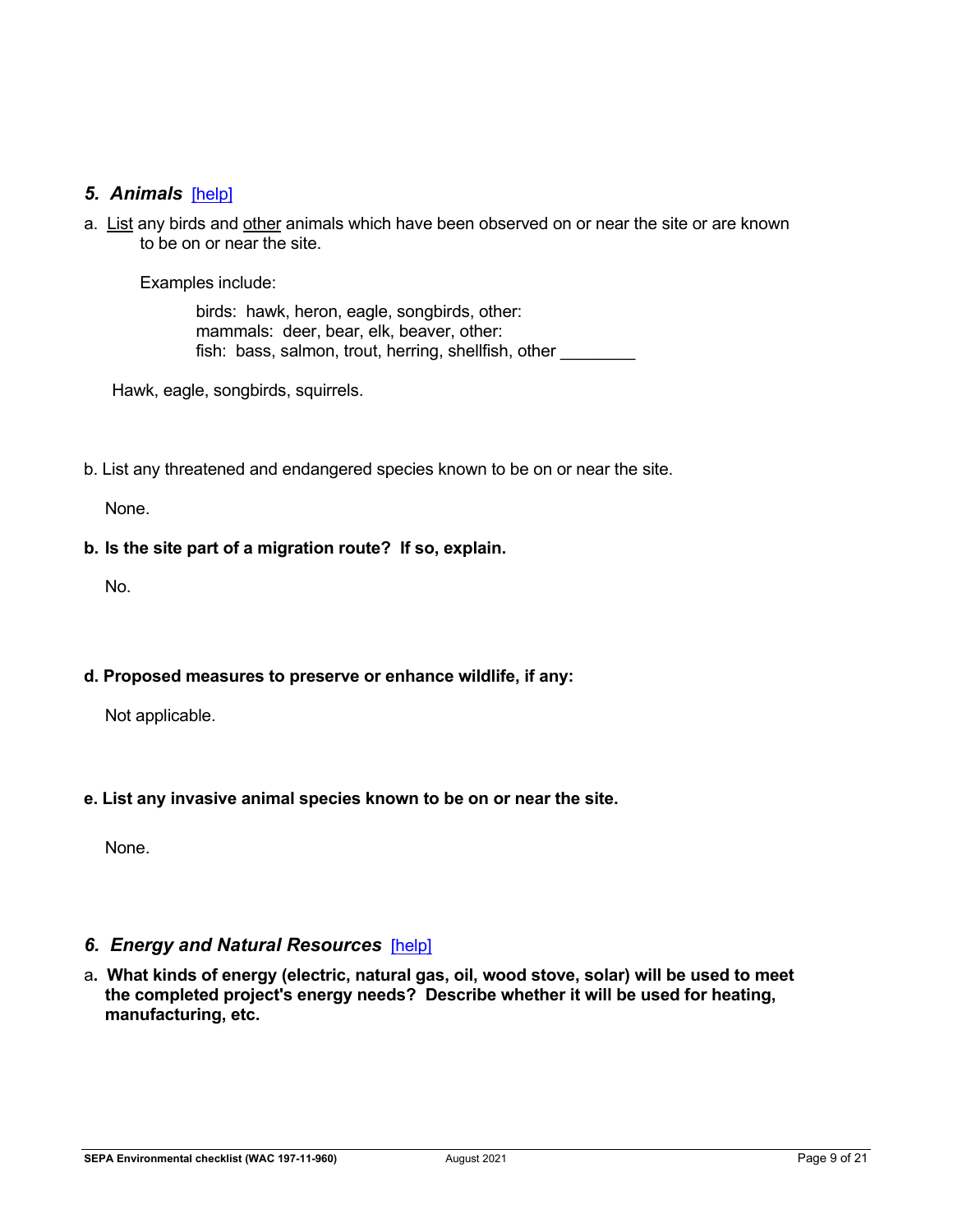This proposal is a nonproject action and will not result in the use of energy and natural uses. Future projects on the half block subject to the proposal may use energy and other natural resources but the type and amount are unknowable at this time.

## **b. Would your project affect the potential use of solar energy by adjacent properties? If so, generally describe.**

No. The proposal is a nonproject action and it cannot be known at this time if future proposals on the half-block subject to the provisions of this proposal will affect the potential use of solar energy by adjacent properties. If approved, the action would allow an increase in height of 10 feet (from 30 feet to 40 feet for apartments) – which could potentially affect use of solar energy by adjacent properties but that cannot be quantified without more information about any future project proposals on the sites or adjacent to them.

## **c. What kinds of energy conservation features are included in the plans of this proposal?**

**List other proposed measures to reduce or control energy impacts, if any:**

None. This is a non-project action. Any future development project would need to comply with relevant energy codes and regulations.

## *7. Environmental Health*[\[help\]](https://ecology.wa.gov/Regulations-Permits/SEPA/Environmental-review/SEPA-guidance/SEPA-checklist-guidance/SEPA-Checklist-Section-B-Environmental-elements/Environmental-elements-7-Environmental-health)

- a. **Are there any environmental health hazards, including exposure to toxic chemicals, risk of fire and explosion, spill, or hazardous waste, that could occur as a result of this proposal? If so, describe.**
	- **1) Describe any known or possible contamination at the site from present or past uses.**

There are no known or possible contamination at the site from past or present uses.

**2) Describe existing hazardous chemicals/conditions that might affect project development and design. This includes underground hazardous liquid and gas transmission pipelines located within the project area and in the vicinity.**

Not applicable.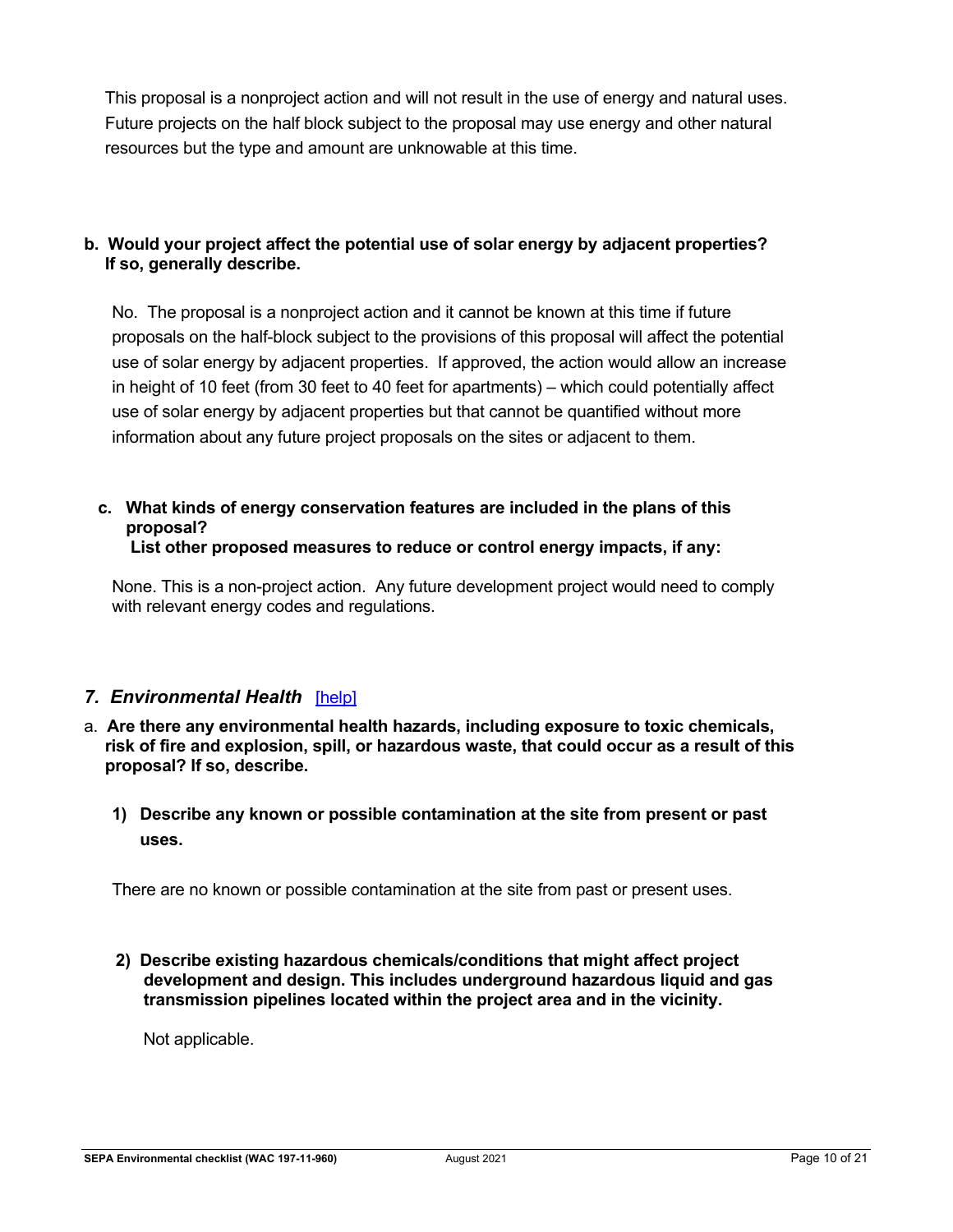#### **3) Describe any toxic or hazardous chemicals that might be stored, used, or produced during the project's development or construction, or at any time during the operating life of the project.**

This is a nonproject action. It is not possible to know if future projects on the land subject to the provisions of this proposal will involve toxic or hazardous chemical use, storage, or production at this time.

## **4) Describe special emergency services that might be required.**

None.

5) Proposed measures to reduce or control environmental health hazards, if any:

None.

None.

#### *b. Noise*

**1) What types of noise exist in the area which may affect your project (for example: traffic, equipment, operation, other)?**

Primary noise source is traffic.

#### **2) What types and levels of noise would be created by or associated with the project on a short-term or a long-term basis (for example: traffic, construction, operation, other)? Indicate what hours noise would come from the site.**

This is a nonproject action and does not have any noise impacts on a short or long-term basis. Future redevelopment of the area subject to the proposal will be residential and is not likely to significantly impact the primary source of noise – traffic. Short-term construction noise may occur as parcels redevelop, but the level and source of noise is not knowable at this time.

## 3**) Proposed measures to reduce or control noise impacts, if any:**

None. None.

## *8. Land and Shoreline Use*[\[help\]](https://ecology.wa.gov/Regulations-Permits/SEPA/Environmental-review/SEPA-guidance/SEPA-checklist-guidance/SEPA-Checklist-Section-B-Environmental-elements/Environmental-elements-8-Land-shoreline-use)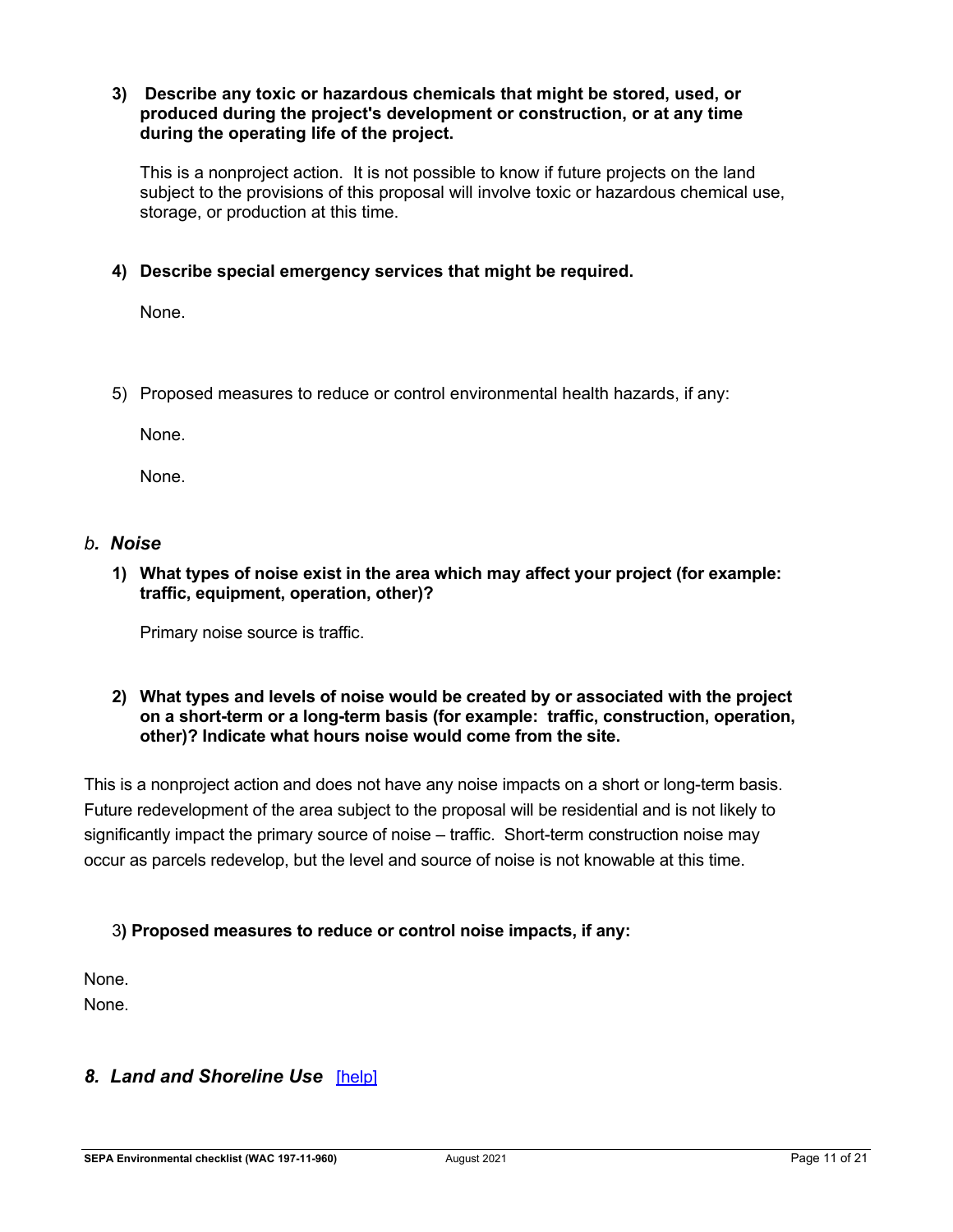**a. What is the current use of the site and adjacent properties? Will the proposal affect current land uses on nearby or adjacent properties? If so, describe.**

No.

**b. Has the project site been used as working farmlands or working forest lands? If so, describe. How much agricultural or forest land of long-term commercial significance will be converted to other uses as a result of the proposal, if any? If resource lands have not been designated, how many acres in farmland or forest land tax status will be converted to nonfarm or nonforest use?**

No.

**1) Will the proposal affect or be affected by surrounding working farm or forest land normal business operations, such as oversize equipment access, the application of pesticides, tilling, and harvesting? If so, how:**

No.

#### **c. Describe any structures on the site.**

The half-block subject to the provisions of this proposal consists of a mix of duplexes and multifamily residential units.

#### **d. Will any structures be demolished? If so, what?**

This is a non-project action and will not directly result in demolition of any structures. It is possible that future redevelopment projects will result in the demolition of some of the existing projects on the half-block subject to the provisions of this proposal.

## e**. What is the current zoning classification of the site?**

Lowrise 3 (LR3)

f. What is the current comprehensive plan designation of the site?

Multifamily Residential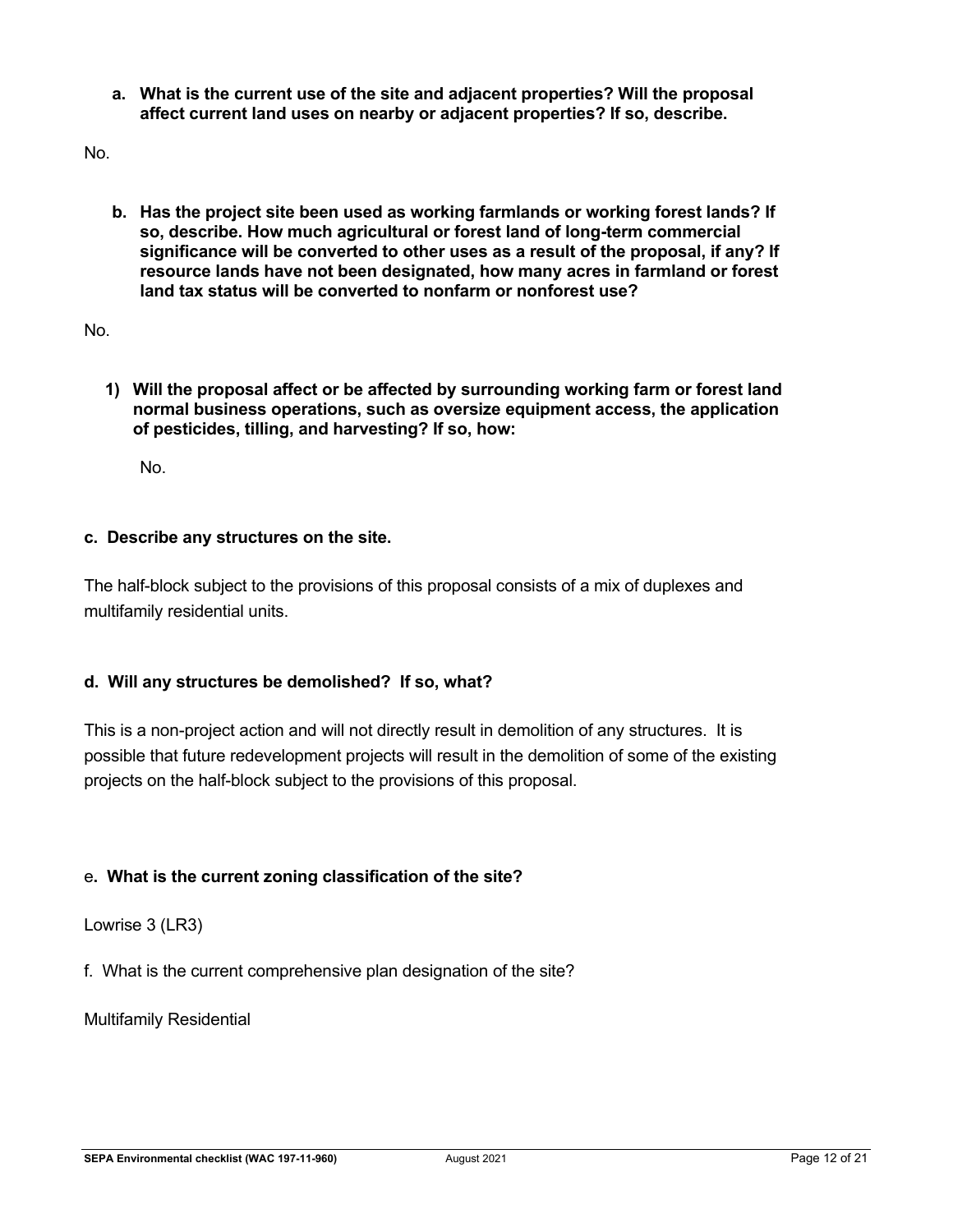## **g. If applicable, what is the current shoreline master program designation of the site?**

Not applicable.

## **i. Has any part of the site been classified as a critical area by the city or county? If so, specify.**

None.

## **i. Approximately how many people would reside or work in the completed project?**

Not applicable. This is a nonproject action.

## **j. Approximately how many people would the completed project displace?**

None.

.

k. Proposed measures to avoid or reduce displacement impacts, if any:

None.

#### **L. Proposed measures to ensure the proposal is compatible with existing and projected land uses and plans, if any:**

If approved, be the existing land use plan for the area subject to its provisions will reflect this change.

## **m. Proposed measures to reduce or control impacts to agricultural and forest lands of long-term commercial significance, if any:**

None, this is not applicable to the proposal.

## **9. Housing** [\[help\]](https://ecology.wa.gov/Regulations-Permits/SEPA/Environmental-review/SEPA-guidance/SEPA-checklist-guidance/SEPA-Checklist-Section-B-Environmental-elements/Environmental-elements-9-Housing)

**a. Approximately how many units would be provided, if any? Indicate whether high, middle, or low-income housing.**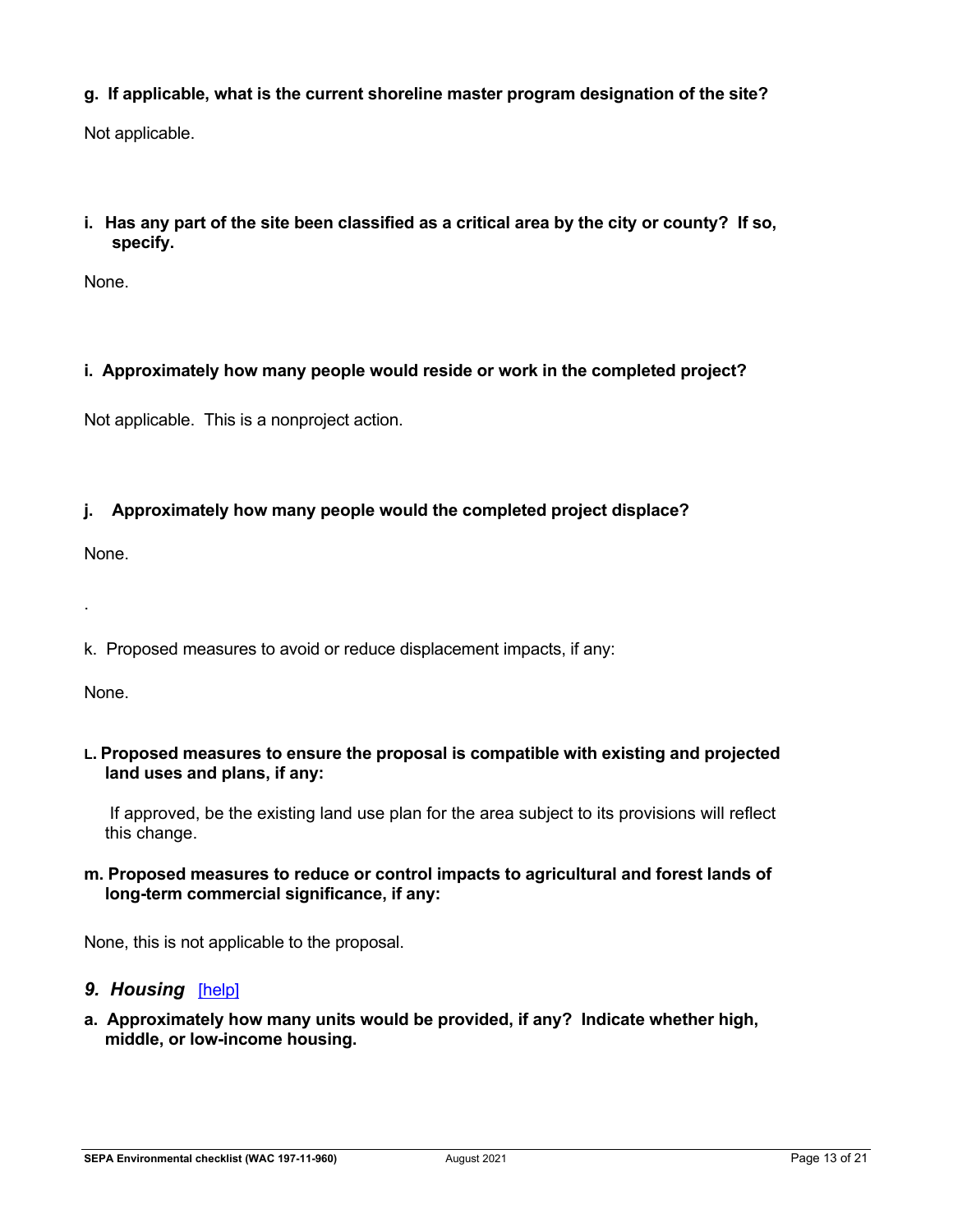This is a non-project action that may in the future result in new development projects that include development of housing units. The amount and affordability of housing units provided in future is unknown.

## **b. Approximately how many units, if any, would be eliminated? Indicate whether high, middle, or low-income housing.**

This is a non-project action that may in the future result in new development projects that include elimination of existing housing units. The amount of housing units eliminated in future; unknown development projects cannot be known at this time.

## **c. Proposed measures to reduce or control housing impacts, if any:**

None.

## *10. Aesthetics*[\[help\]](https://ecology.wa.gov/Regulations-Permits/SEPA/Environmental-review/SEPA-guidance/SEPA-checklist-guidance/SEPA-Checklist-Section-B-Environmental-elements/Environmental-elements-10-Aesthetics)

### a. **What is the tallest height of any proposed structure(s), not including antennas; what is the principal exterior building material(s) proposed?**

This nonproject action could result in structures as tall as 40 feet tall (the current limit is 10 feet). Until a project is proposed the height of the tallest structure is not knowable.

## **b. What views in the immediate vicinity would be altered or obstructed?**

There is no development proposed or planned associated with the proposed nonproject action. View alterations or obstructions for future unknown projects cannot be know at this time.

## **d. Proposed measures to reduce or control aesthetic impacts, if any:**

This is not applicable to the proposed nonproject action this checklist analyzes.

## 11. Light and Glare [\[help\]](https://ecology.wa.gov/Regulations-Permits/SEPA/Environmental-review/SEPA-guidance/SEPA-checklist-guidance/SEPA-Checklist-Section-B-Environmental-elements/Environmental-elements-11-Light-glare)

#### **a) What type of light or glare will the proposal produce? What time of day would it mainly occur?**

This is a nonproject action. It is not knowable at this time the type of light or glare that future unknown projects will produce.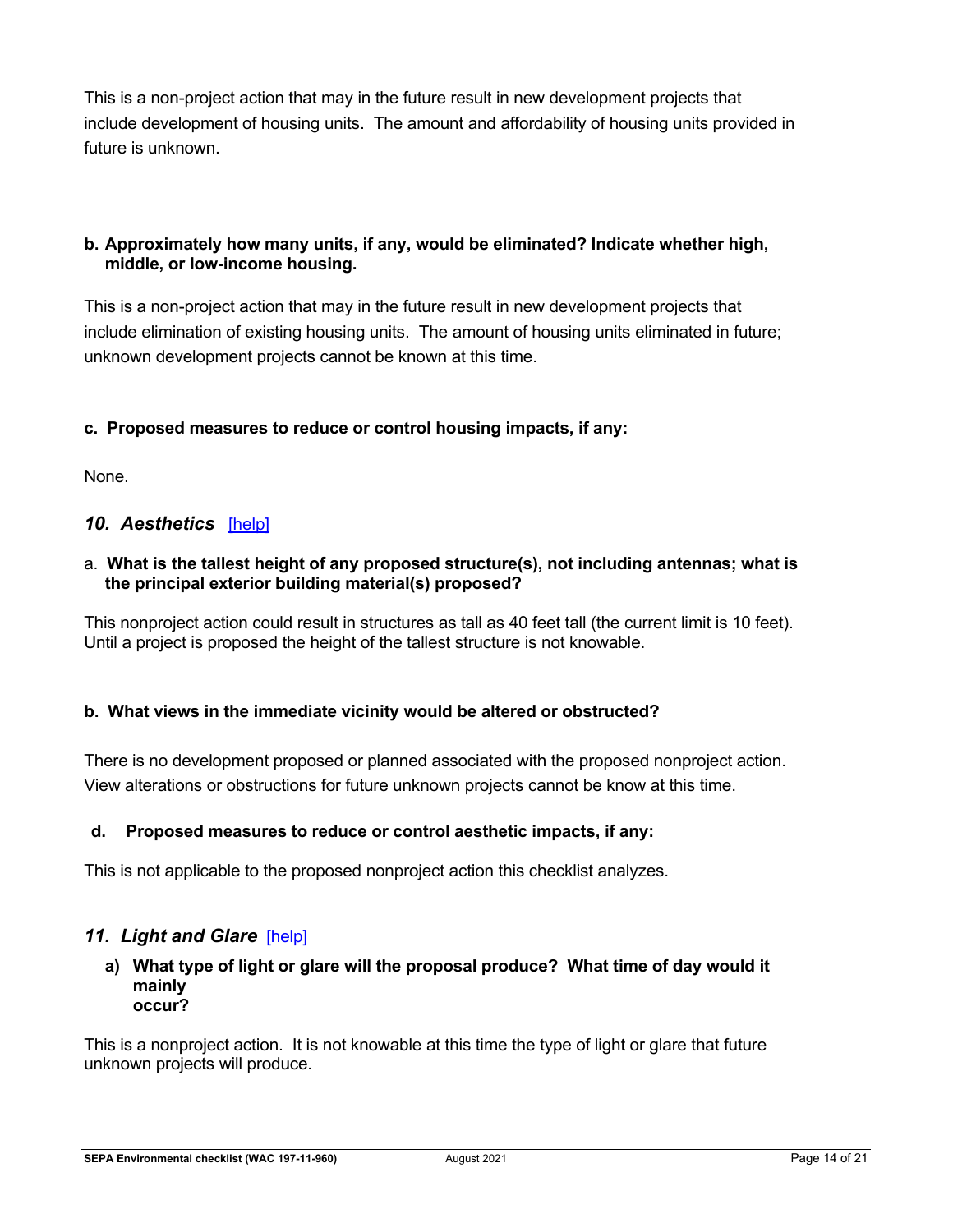## **b. Could light or glare from the finished project be a safety hazard or interfere with views?**

This is a nonproject action. It is not knowable at this time the type of light or glare those future unknown projects will produce or if it will result in a safety hazard or obstruct views.

## **e. What existing off-site sources of light or glare may affect your proposal?**

None.

**d. Proposed measures to reduce or control light and glare impacts, if any:**

None.

## *12. Recreation*[\[help\]](https://ecology.wa.gov/Regulations-Permits/SEPA/Environmental-review/SEPA-guidance/SEPA-checklist-guidance/SEPA-Checklist-Section-B-Environmental-elements/Environmental-elements-12-Recreation)

### **a. What designated and informal recreational opportunities are in the immediate vicinity?**

Cowen Park is just north of the area subject to the proposal.

**c. Would the proposed project displace any existing recreational uses? If so, describe.**

No.

No.

c**. Proposed measures to reduce or control impacts on recreation, including recreation opportunities to be provided by the project or applicant, if any:**

No.

## *13. Historic and cultural preservation*[\[help\]](https://ecology.wa.gov/Regulations-Permits/SEPA/Environmental-review/SEPA-guidance/SEPA-checklist-guidance/SEPA-Checklist-Section-B-Environmental-elements/Environmental-elements-13-Historic-cultural-p)

a. **Are there any buildings, structures, or sites, located on or near the site that are over 45 years old listed in or eligible for listing in national, state, or local preservation registers? If so, specifically describe.**

None.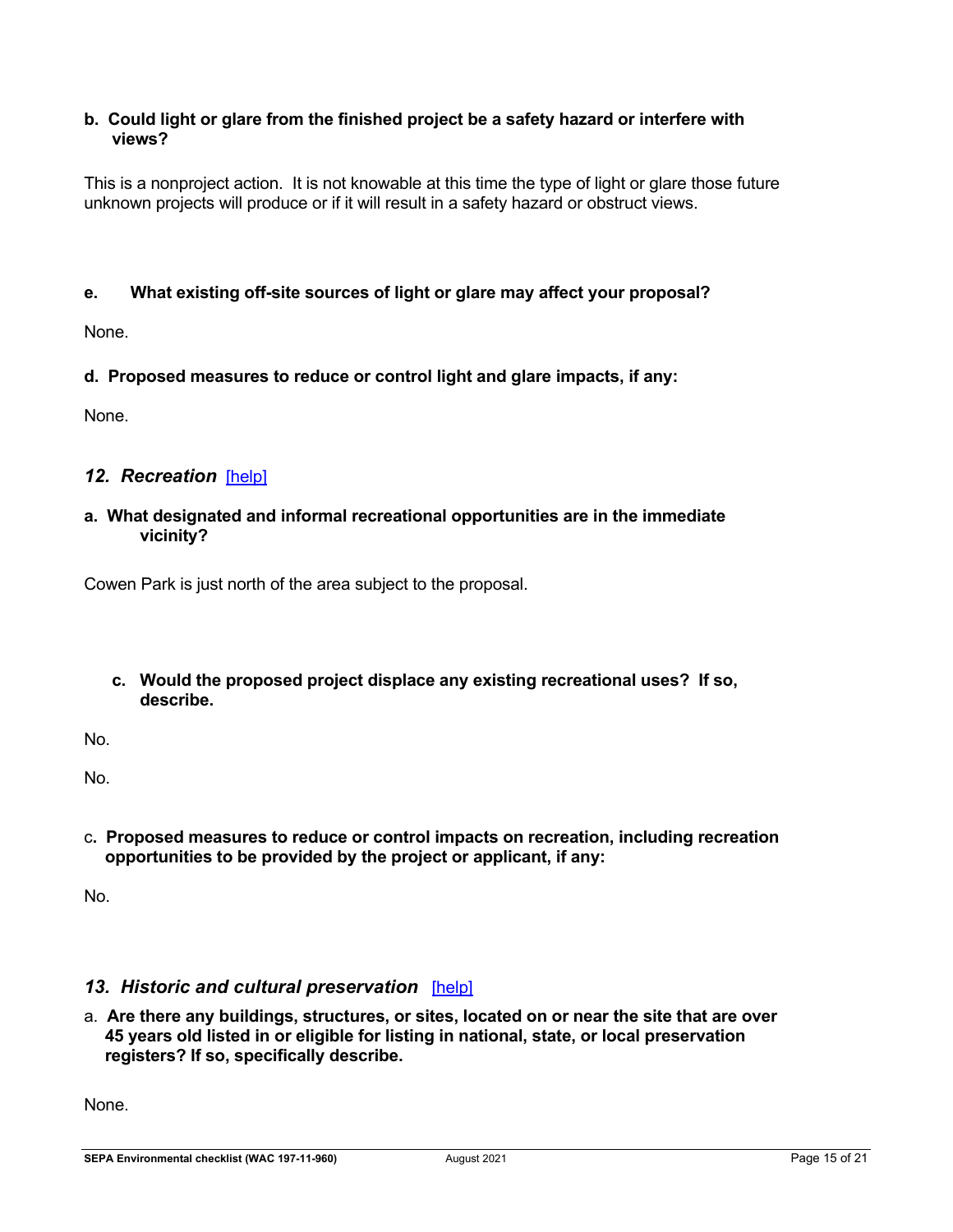- b**. Are there any landmarks, features, or other evidence of Indian or historic use or occupation? This may include human burials or old cemeteries. Are there any material evidence, artifacts, or areas of cultural importance on or near the site? Please list any professional studies conducted at the site to identify such resources.** None.
- c. **Describe the methods used to assess the potential impacts to cultural and historic resources on or near the project site. Examples include consultation with tribes and the department of archeology and historic preservation, archaeological surveys, historic maps, GIS data, etc.**

None.

d. **Proposed measures to avoid, minimize, or compensate for loss, changes to, and disturbance to resources. Please include plans for the above and any permits that may be required.**

None.

## *14. Transportation*[\[help\]](https://ecology.wa.gov/Regulations-Permits/SEPA/Environmental-review/SEPA-guidance/SEPA-checklist-guidance/SEPA-Checklist-Section-B-Environmental-elements/Environmental-elements-14-Transportation)

#### a. **Identify public streets and highways serving the site or affected geographic area and describe proposed access to the existing street system. Show on site plans, if any.**

The area subject to this nonproject action is bound by 15th Avenue NE to the east,  $56<sup>th</sup>$  Street NE to the south, and Ravenna boulevard NE to the north.

#### **b. Is the site or affected geographic area currently served by public transit? If so, generally describe. If not, what is the approximate distance to the nearest transit stop?**

This area subject to the provisions of this nonproject action is well served by frequent transit provided by King County Metro on both 15<sup>th</sup> Ave NE and University Way NE. In addition, the area is approximately one-half mile from the future Sound Transit Station located at Brooklyn Ave NE and NE 43rd Street.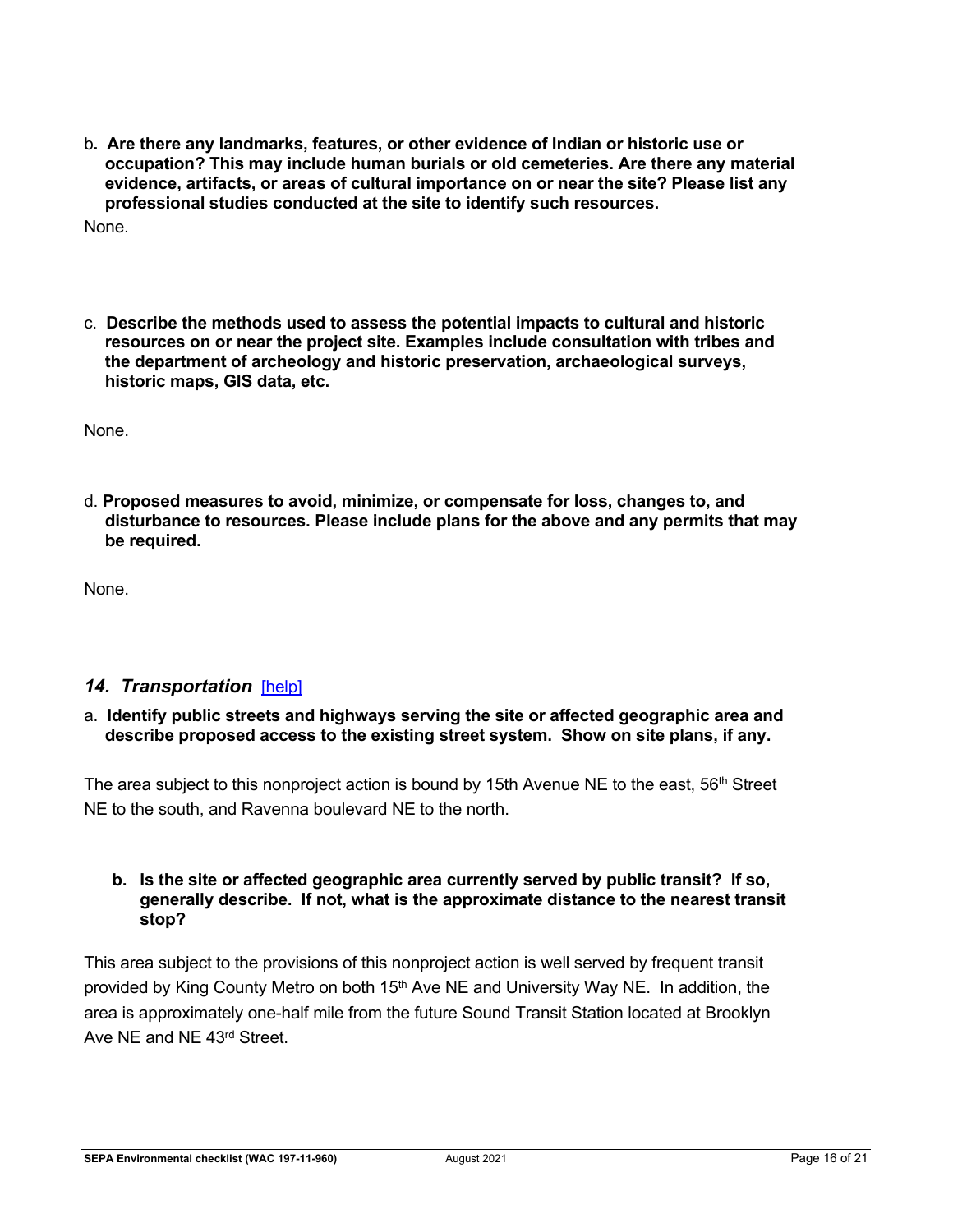**c. How many additional parking spaces would the completed project or non-project proposal have? How many would the project or proposal eliminate?**

This is not applicable to the proposed nonproject action that is the subject of this checklist.

**d. Will the proposal require any new or improvements to existing roads, streets, pedestrian, bicycle, or state transportation facilities, not including driveways? If so, generally describe (indicate whether public or private).**

This is not applicable to the proposed nonproject action that is the subject of this checklist.

**e. Will the project or proposal use (or occur [in](https://ecology.wa.gov/Regulations-Permits/SEPA/Environmental-review/SEPA-guidance/Checklist-guidance#14.%20Transportation) the immediate vicinity of) water, rail, or air transportation? If so, generally describe.**

This is not applicable to the proposed nonproject action that is the subject of this checklist.

**f. How many vehicular trips per day would be generated by the completed project or proposal? If known, indicate when peak volumes would occur and what percentage of the volume would be trucks (such as commercial and nonpassenger vehicles). What data or transportation models were used to make these estimates?**

This is not applicable to the proposed nonproject action that is the subject of this checklist.

## **g. Will the proposal interfere with, affect, or be affected by the movement of agricultural and forest products on roads or streets in the area? If so, generally describe.**

This is not applicable to the proposed nonproject action that is the subject of this checklist.

## **h. Proposed measures to reduce or control transportation impacts, if any:**

This is not applicable to the proposed nonproject action that is the subject of this checklist.

## *15. Public Services*[\[help\]](https://ecology.wa.gov/Regulations-Permits/SEPA/Environmental-review/SEPA-guidance/SEPA-checklist-guidance/SEPA-Checklist-Section-B-Environmental-elements/Environmental-elements-15-Public-services)

#### **a. Would the project result in an increased need for public services (for example: fire protection, police protection, public transit, health care, schools, other)? If so, generally describe.**

The proposal that is the subject of this checklist is a nonproject action and will not result in an increased need for public services.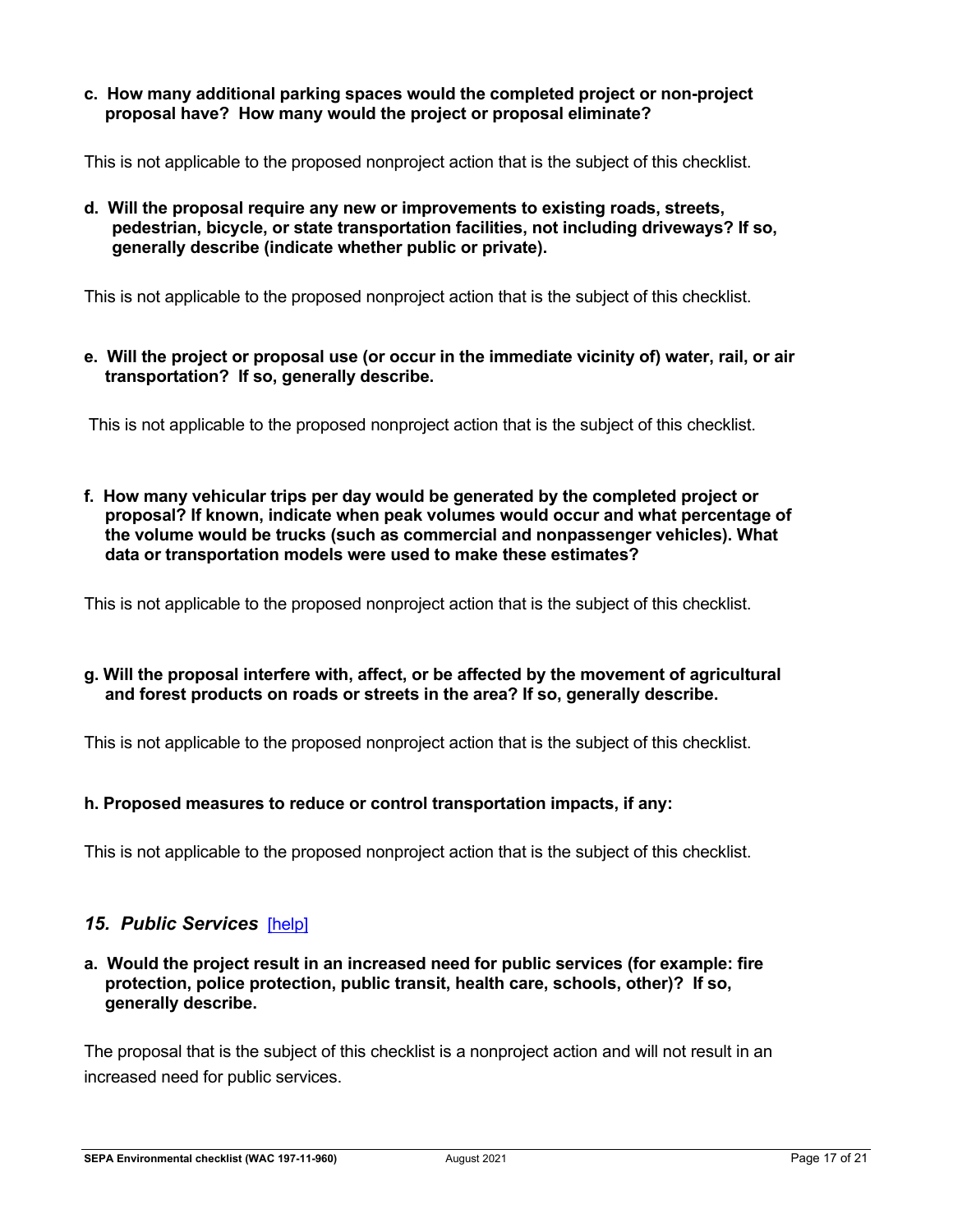### **b. Proposed measures to reduce or control direct impacts on public services, if any.**

Not applicable to the University District Urban Center FLUM.

#### *16. Utilities*[\[help\]](https://ecology.wa.gov/Regulations-Permits/SEPA/Environmental-review/SEPA-guidance/SEPA-checklist-guidance/SEPA-Checklist-Section-B-Environmental-elements/Environmental-elements-16-Utilities)

**a. Circle utilities currently available at the site: electricity, natural gas, water, refuse service, telephone, sanitary sewer, septic system, other \_\_\_\_\_\_\_\_\_\_\_**

All of these utilities, except for septic system, are available at the site subject to the provisions of the proposal.

**c. Describe the utilities that are proposed for the project, the utility providing the service, and the general construction activities on the site or in the immediate vicinity which might be needed.**

Not applicable.

## *C. Signature* **[\[HELP\]](https://ecology.wa.gov/Regulations-Permits/SEPA/Environmental-review/SEPA-guidance/SEPA-checklist-guidance/SEPA-Checklist-Section-C-Signature)**

The above answers are true and complete to the best of my knowledge. I understand that the lead agency is relying on them to make its decision.

Signature:

Name of signee **James Holmes** 

Position and Agency/Organization: Strategic Advisor/Office of Planning and Community

**Development** 

Date Submitted:

## <span id="page-17-0"></span>*D. Supplemental sheet for nonproject actions* [\[HELP\]](https://ecology.wa.gov/Regulations-Permits/SEPA/Environmental-review/SEPA-guidance/SEPA-checklist-guidance/SEPA-Checklist-Section-D-Non-project-actions)

#### (**IT IS NOT NECESSARY** to use this sheet for project actions)

Because these questions are very general, it may be helpful to read them in conjunction with the list of the elements of the environment.

When answering these questions, be aware of the extent the proposal, or the types of activities likely to result from the proposal, would affect the item at a greater intensity or at a faster rate than if the proposal were not implemented. Respond briefly and in general terms.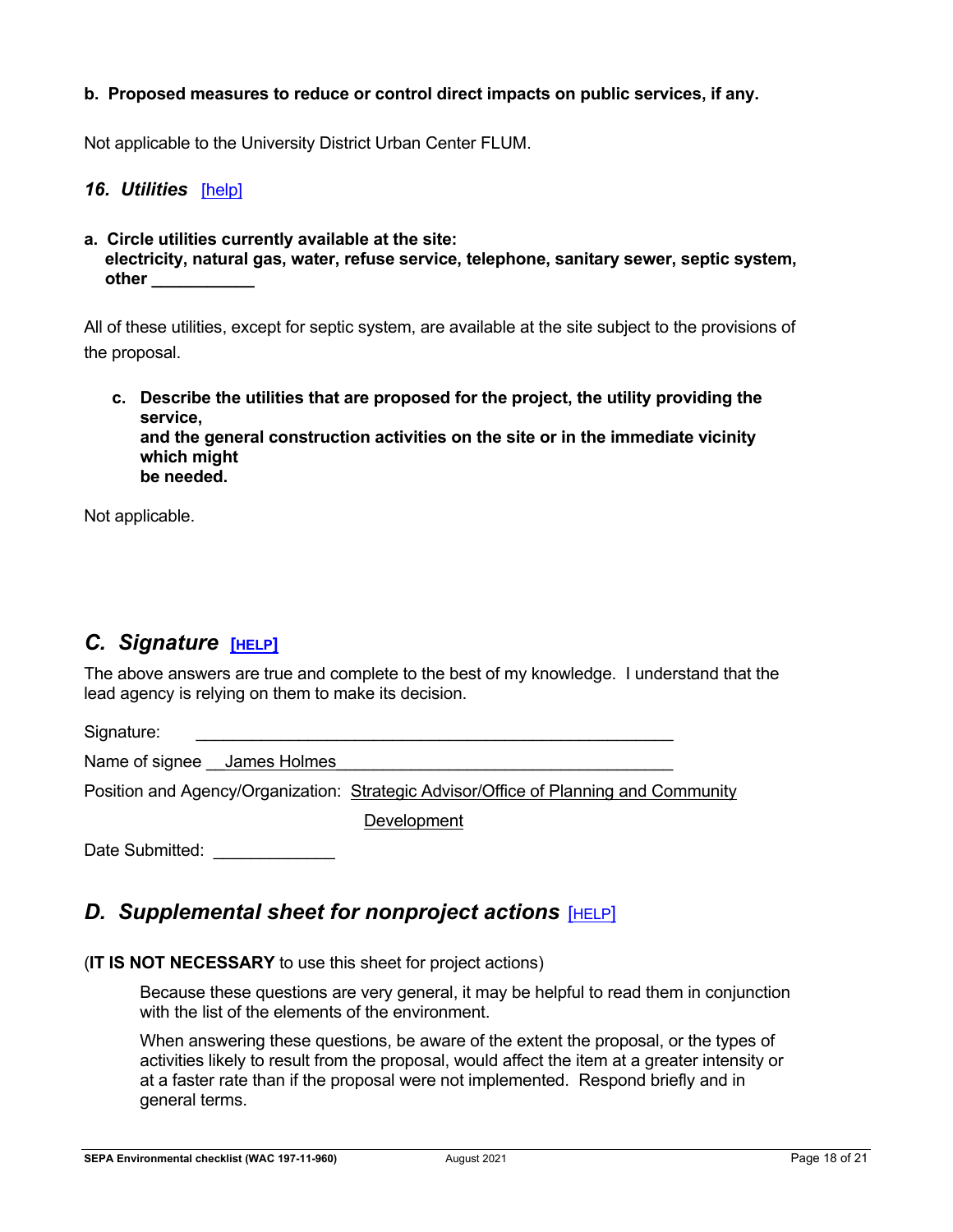1. How would the proposal be likely to increase discharge to water; emissions to air; production, storage, or release of toxic or hazardous substances; or production of noise?

As addressed in Section B, this nonproject action will result in a marginal increase in development capacity on the half-block subject to its provisions. Future development projects are unlikely to increase discharge to water; emissions to air; production storage, or release of toxic or hazardous substances; or production of noise.

Proposed measures to avoid or reduce such increases are: Not applicable.

2. How would the proposal be likely to affect plants, animals, fish, or marine life?

As covered in Part B, this proposal is not likely to affect plants, animals, fish, or marine life. The area subject to the proposal is a highly urbanized and developed half block of land adjacent to the University District Urban Center. The increase in development capacity that this proposal would grant if approved, is marginal. Future development projects are not likely to affect plants, animals, fish, or marine life.

## **Proposed measures to protect or conserve plants, animals, fish, or marine life are:**

Not applicable.

## **3. How would the proposal be likely to deplete energy or natural resources?**

As covered in part B, the proposal is not likely to deplete energy or natural resources. The proposal grants marginal increase in development capacity in half-block area adjacent to the University District Urban Center. Despite the slight gain in development capacity, the 1 dwelling unit per 800 square feet of lot area limit for the zone will still apply.

## **Proposed measures to protect or conserve energy and natural resources are:**

None currently.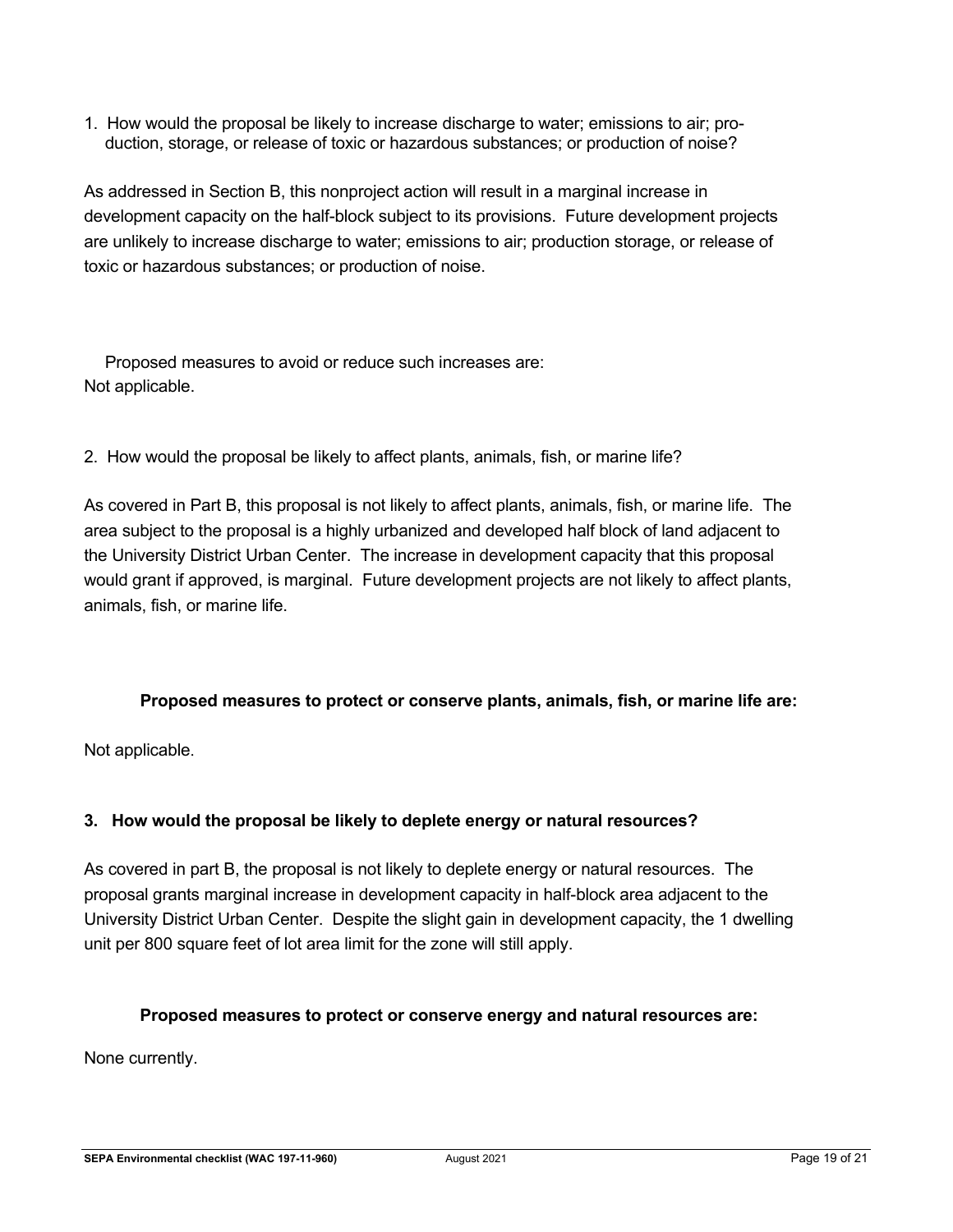**4. How would the proposal be likely to use or affect environmentally sensitive areas or areas designated (or eligible or under study) for governmental protection, such as parks, wilderness, wild and scenic rivers, threatened or endangered species habitat, historic or cultural sites, wetlands, floodplains, or prime farmlands?**

As covered in Section B, there are no environmentally sensitive areas or areas designated for protection on the land that is subject to the provisions of the proposal.

### **Proposed measures to protect such resources or to avoid or reduce impacts are:**

None currently.

#### **5. How would the proposal be likely to affect land and shoreline use, including whether it would allow or encourage land or shoreline uses incompatible with existing plans?**

As covered in Part B, there are no shorelines on or adjacent to the area subject to the proposal. The proposal is an amendment to the Comprehensive Plan and therefore, if adopted, is consistent with land use plans for the area. The recommendation to approve this Comprehensive Plan amendment is because the area satisfies the Comprehensive Plan criteria for urban center designation and Council criteria for considering amendments to the Future Land Use Map.

#### **Proposed measures to avoid or reduce shoreline and land use impacts are:**

None are necessary. The proposal does not result in shoreline or land use impacts.

## **6. How would the proposal be likely to increase demands on transportation or public services and utilities?**

The proposal is not likely to increase demands on transportation or public services and utilities. The University District Urban Center FLUM will result in a marginal increase in development capacity and is not sufficient to change demand on these resources.

## **Proposed measures to reduce or respond to such demand(s) are:**

None are necessary. The proposal does not increase demands on transportation or public services and utilities.

## **7. Identify, if possible, whether the proposal may conflict with local, state, or federal laws or requirements for the protection of the environment.**